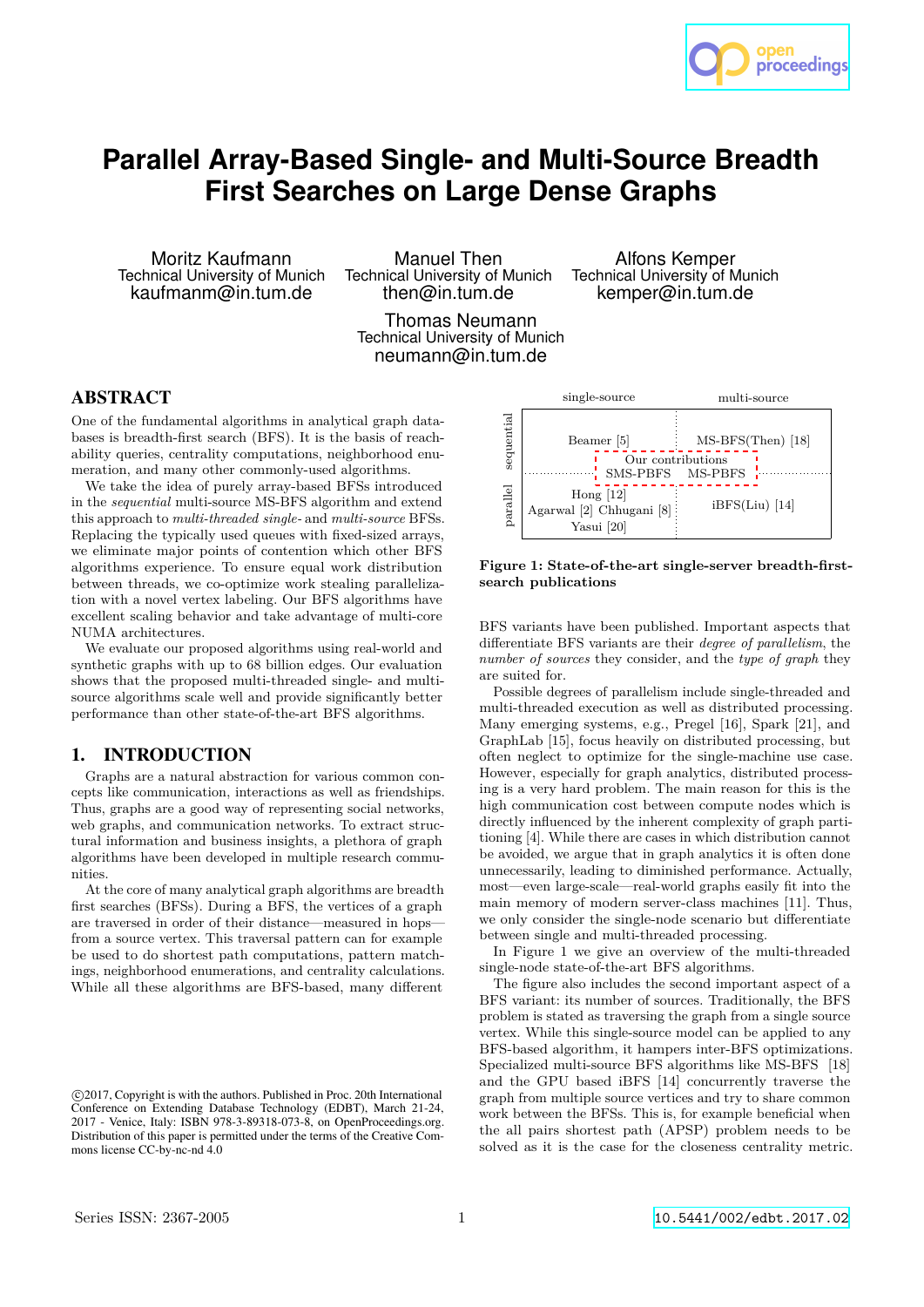For this computation, a full BFS is necessary from every vertex in the graph. Considering that small-world networks often consist of a single large connected component, a singlesource BFS would visit every vertex in each traversal while a multi-source-optimized BFS batches visits where possible.

One central limitation of current multi-source BFS algorithms is their limited ability to analyze large graphs efficiently. The GPU-based iBFS is limited to the memory available on GPU cards which is over an order of magnitude less than what is available in modern servers. The CPU-based MS-BFS on the other hand is sequential; utilizing all cores would require an separate BFS instance for each CPU core. It can only speed up analysis when a huge number of sources is analyzed and it requires much more memory due to the separate BFS states.

In this paper we propose two breadth-first search algorithms that are optimized for modern massively-parallel multi-socket machines: SMS-PBFS and MS-PBFS. *SMS-PBFS* is a parallelized single-source BFS, while *MS-PBFS* is a parallelized multi-source BFS. Both algorithms are based on the approaches introduced by the sequential MS-BFS. By adding scalable parallelization we enable massive speedups especially when working with a limited number of sources. Our approach also significantly reduces memory requirements for parallelized multi-source BFSs.

Our evaluation using real-world graphs as well as artificial graphs, including the industry-standard benchmark Graph500 [1], shows that SMS-PBFS and MS-PBFS greatly outperform the existing state-of-the-art BFS algorithms. Because the overhead for parallelization is negligible, our parallelized algorithms can be efficiently used for sequential BFS traversals without modifications.

Specifically, the contributions of this paper are as follows:

- We present the *MS-PBFS* algorithm, a multi-core NUMAaware multi-source BFS that ensures full machine utilization even for a limited number of sources. We also introduce *SMS-PBFS*, a multi-core NUMA-aware singlesource BFS based on MS-PBFS that shows better performance than existing single-source BFS algorithms.
- We introduce a new vertex labeling scheme that is both cache-friendly as well as skew-avoiding.
- We propose a parallel low-overhead work stealing scheduling scheme that preserves NUMA locality in BFS workloads.

The latter two contributions can also boost the performance of existing BFS algorithms as well as other graph algorithms.

The paper is structured as follows. In Section 2 we describe the state-of-the-art BFS algorithms for the sequential and parallel single-source case as well as for the sequential multisource case and summarize their limitations. Afterward, in Section 3 we present our novel algorithms MS-PBFS and SMS-PBFS. In Section 4 we describe our optimized scheduling algorithm, vertex labeling scheme, and memory-layout for modern NUMA architectures. Section 5 contains the evaluation of our algorithms. We give an overview over the related work in Section 6. Section 7 summarizes our findings.

### 2. BACKGROUND

In this section we describe the current state-of-the-art BFS algorithm variants. We focus on algorithms that operate on

undirected, unweighted graphs. Such a graph is represented by a tuple  $G = \{V, E\}$ , where *V* is the set of vertices and  $E =$  $\{neighbours_v|v \in V\}$  where  $neighbours_v$  is the set of neighbors of *v*. Additionally, we assume that the graphs of interest are *small-world networks* [3], i.e., that they are strongly connected and their number of neighbors per vertex follows a power law distribution. This is the case for most real-world graphs; examples include social networks, communication graphs and web graphs.

Given a graph *G* and a source vertex *s*, a BFS traverses the graph from *s* until all reachable vertices have been visited. During this process, vertices with a one-hop distance from *s* are visited first, then all vertices with distance two and so on. Each distance corresponds to one iteration. While executing an iteration the neighbors of vertices that were newly discovered in the previous iteration are checked to see if they have not yet been discovered. If so, they are marked as newly seen and enqueued for the next iteration. Consequently, the basic data structures during execution are a queue of vertices that were discovered in the previous iteration and must be processed in the current iteration, called *frontier*, a mapping *seen* that allows checking if a vertex has already been visited, and a queue *next* of vertices that were newly discovered in the current iteration. The latter queue is used as input for the next iteration. The number of BFS iterations corresponds to the maximum distance of any vertex from the source. It is bound by the diameter of the graph, i.e., the greatest shortest distance between any two vertices.

Our novel MS-PBFS and SMS-PBFS algorithms build on multiple existing techniques which we introduce in the following. We categorize the presented algorithms as either parallel or sequential, and as either single-source or multisource as shown in Figure 1. To the best of our knowledge, each of the presented algorithms in this chapter is the current single-server state-of-the art in its category.

### 2.1 Sequential and Parallel Single-Source BFS

The fastest sequential single source BFS algorithm for dense graphs was presented by Beamer et al. [5]. It breaks up the algorithmic structure of the traditional BFS to especially reduce the amount of work required to analyze small-world networks. In such graphs most vertices are reached within few iterations [18]. This has the effect that at the end of this "hot phase" the frontier for the next iteration contains many more vertices than there are unseen vertices in the graph, as most were already discovered. At this point the classical *top-down* approach — trying to find unseen vertices by processing the *frontier* — becomes inefficient. Most vertices' neighbors will already have been seen but would still need to be checked. The ratio of vertices discovered per traversed edge becomes very low. For these cases Beamer et al. propose to use a *bottom-up* approach and iterate over the vertices that were not yet seen in order to try to find an already seen vertex in their neighbor lists. Even though the result of the BFS is not changed, this approach significantly reduces the number of neighbors that have to be checked. This translates into better traversal performance, thus, this approach is often used in more specialized BFS algorithms [2, 18, 20].

Those algorithmic changes also have implications on the BFS data structures that can be used. Typically, the queues in a BFS are implemented using either a dense bitset or a sparse vector. The bottom-up phase, though, requires efficient lookups of vertices in the queue, thus, it can not be used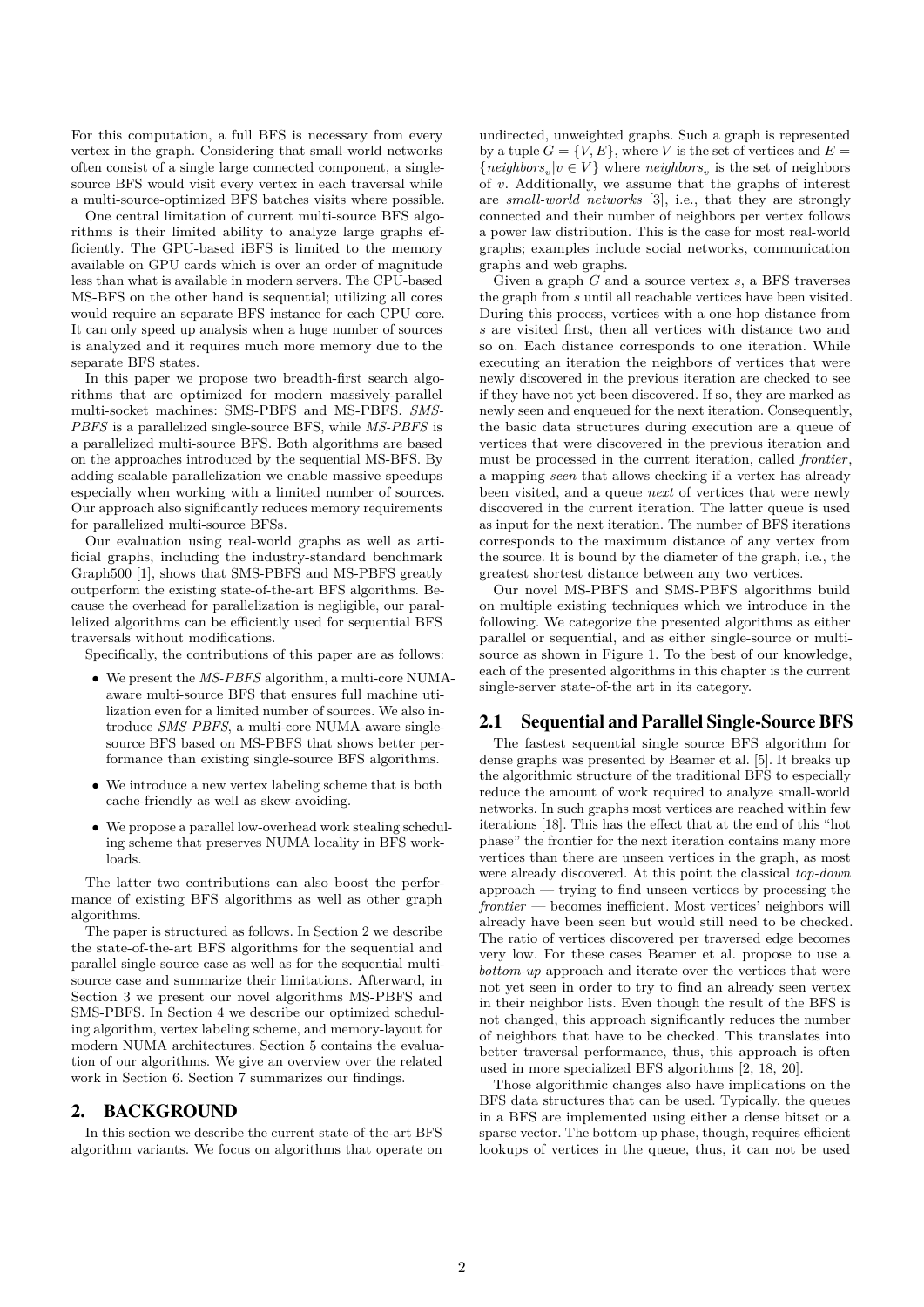efficiently with a sparse vector. The original authors solve this by converting the data structures from bitset to sparse vector when switching from top-down to bottom-up or vice versa.

For *parallelization*, this approach can be combined with existing work on scalable queues for BFSs [2, 12, 8, 5, 20] and on scalability on multi-socket NUMA architectures [19, 8] through static partitioning of vertices and data across NUMA nodes. Many of these techniques are combined in the BFS algorithm proposed by Yasui et al. [20, 19] which is the fastest multi-threaded single-source BFS.

#### 2.2 Sequential Multi-Source BFS

The MS-BFS algorithm [18] is targeted towards multisource traversal and further reduces the total number of neighbor lookups across all sources compared to Beamer et al. It is based on two important observations about BFS algorithms. Firstly, regardless the data structure used, for sufficiently large graphs it is expensive to check whether a vertex is already contained in *seen* as CPU cache hit rates decrease. For this very frequent operation even arrays with their containment check bound of  $O(1)$  are bound by memory latency. This problem is further exacerbated on non-uniform memory access (NUMA) architectures that are common in modern server-class machines. Secondly, when multiple BFSs are run in the same connected component, every vertex of this component is visited *separately* in each BFS. This leads to redundant computations, because whenever two or more BFS traversals in the same component find a vertex *v* in the same distance *d* from their respective source vertices, the remainder of those BFS traversals from *v* will likely be very similar, i.e., visit most remaining vertices in the same distance.

MS-BFS alleviates some of these issues by optimizing for the case of executing multiple independent BFSs from different sources in the same graph. It uses three k-wide bitsets to encode the state of each vertex during *k* concurrent BFSs:

- 1.  $\text{seen}[v]$ , where the bit at position *i* indicates whether *v* was already seen during the BFS *i*,
- 2. *frontier*[*v*], determining if *v* must be visited in the current iteration for the BFSs, and
- 3. *next*[*v*], with each set bit marking that the vertex *v* needs to be visited in the following iteration for the respective BFS.

For example given  $k = 4$  concurrent BFSs, the bitset  $seen[v] = (1, 0, 0, 1)$  indicates that vertex *v* is already discovered in BFSs 0 and 3 but not in BFSs 1 and 2. Using this information, a BFS step to determine *seen* and *next* for all neighbors *n* of *v* can be executed using the bitwise operations *and* ( & ), *or* ( | ), and *negation*  $(\sim)$ :

**for each** 
$$
n \in
$$
 *neighbors*[v]  
 $next[n] \leftarrow next[n] \mid (frontier[v] \& \sim seen[n])$   
 $seen[n] \leftarrow seen[n] \mid frontier[v]$ 

Here, if *n* is not yet marked seen for a BFS and this BFS's respective bit is set in *frontier*[ $v$ ], then the vertex  $n$ is marked as seen and must be visited in the next iteration. The bitwise operations calculate *seen* and *next* for *k* BFSs at the same time and can be computed efficiently by leveraging the wide registers of modern CPUs. A full MS-BFS iteration consists of executing these operations for all vertices *v* in the



**Figure 2: CPU utilization of MS-BFS and MS-PBFS as the number of sources increases.**



**Figure 3: Relative memory overhead compared to graph size as number of threads increases.**

graph. Note that all *k* BFSs are run concurrently on a single CPU core with their traversals implicitly merged whenever possible.

MS-BFS works for any number of concurrent BFSs using bitset sizes chosen accordingly. However, it is especially efficient when the vertex bitsets have a width for which the target machine natively supports bit operations. Modern 64-bit x86 CPUs do not only have registers and instructions that support 64 bit wide values, but also ones for 128 bit and 256 bit using the SSE and AVX-2 extensions, respectively. The original publication elaborates on the trade-offs of various bitset widths and how they influence the algorithm's performance.

In Section 3 we show how MS-BFS can be efficiently parallelized and present an optimized variant that is highly efficient for single source traversals.

#### 2.3 Limitations of Existing Algorithms

The MS-BFS algorithm is limited to sequential execution. The only way to saturate a multi-core system is to run a separate MS-BFS instance on each core. However, if the number of BFS sources is limited, e.g., to only 64 as in the Graph500 benchmark, MS-BFS can only run single-threaded or, at best, on few cores. In such cases, the capabilities of a multi-core system cannot be fully utilized. Figure 2 analyzes this problem using a 60-core machine and 64 concurrent BFSs per MS-BFS. Every 64 sources one more thread can be used. Hence, only with 3840 or more sources all cores are utilized. Also, by running multiple sequential instances simultaneously, the memory requirements rise drastically to the point that the dynamic state of the BFSs require much more memory than the graph itself. This is demonstrated in Figure 3. It compares the memory required for the MS-BFS and our proposed MS-PBFS data structures to the size of the analyzed graph. We calculated the memory requirement based on 16 edges per vertex like the Kronecker graphs in the Graph500 benchmark. While traditional BFSs only require a fraction of the graph memory for their working set, MS-BFS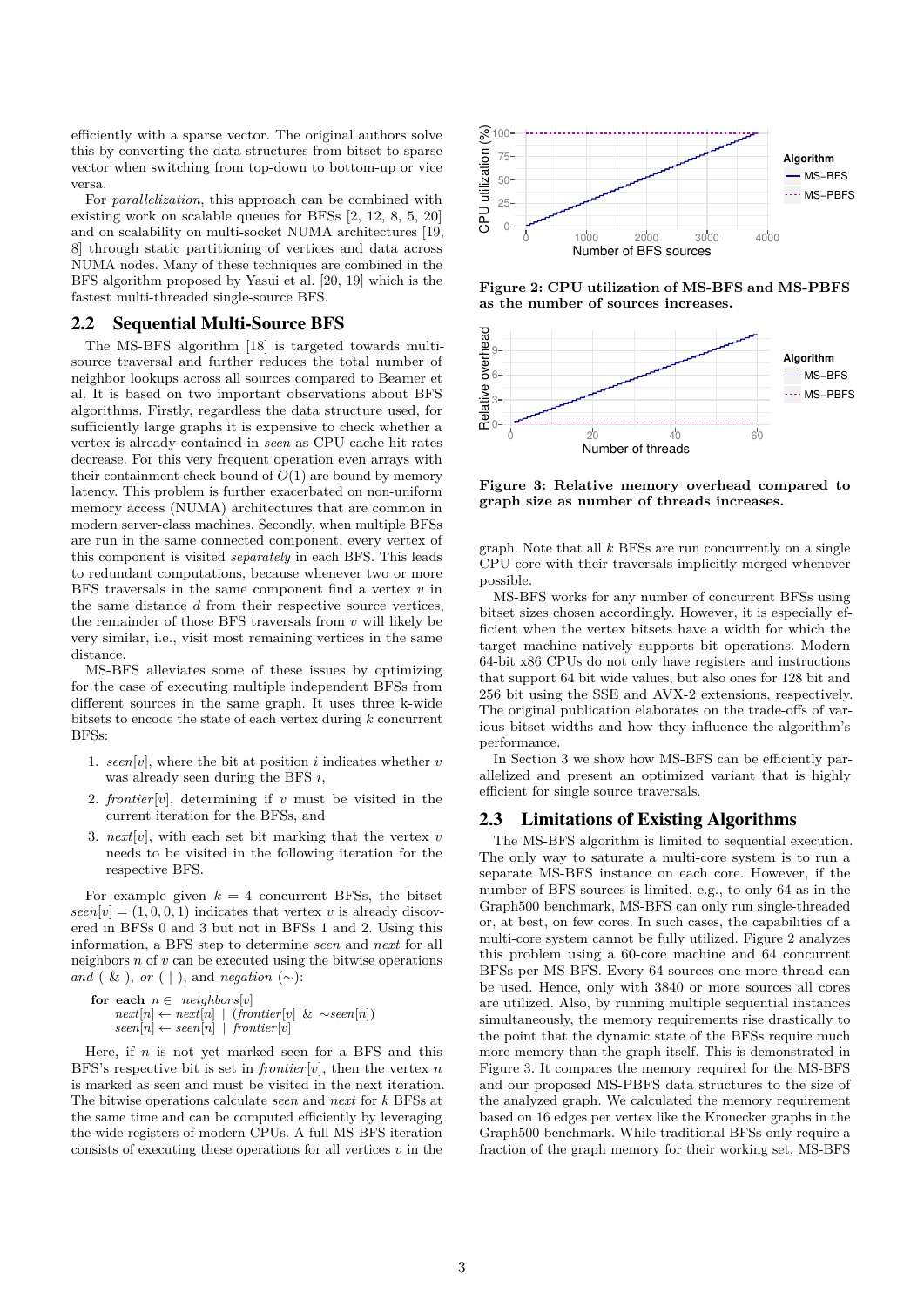```
Listing 1: Top-down MS-BFS algorithm from [18].
 1 for each v \in V<br>2 if frontier[v]
 2 if frontier[v] = \emptyset, skip<br>3 for each n \in neighbours.
 3 for each n \in neighbors<sup>i</sup> next[n] \leftarrow next[n] |
                  next[n] \leftarrow next[n] \mid 'frontier[v]5
  6 for each v \in V7 if next[v] = \emptyset, skip
 8 next[v] ← next[v] & ∼seen[v]
\begin{bmatrix} 9 & \text{seen}[v] \leftarrow \text{seen}[v] & \text{near}[v] \\ 10 & \text{if } \text{next}[v] \neq \mathbb{R}_{\alpha} \end{bmatrix}10 if next[v] \neq \mathbb{B}_{\varnothing}<br>11 v is found
                  v is found by BFSs in next[v]
```
already requires more memory than the graph using only 6 threads. With 60 threads it requires over 10 times more memory! Hence, more than one terabyte of main memory would be needed to analyze a 100GB graph using all cores. An alternative could be to use smaller batch sizes, thus, requiring fewer sources and memory to take advantage of all cores. However, that would decrease the traversal performance as less work can be shared between the BFSs. In contrast, the parallel multi-source algorithm MS-PBFS proposed in this paper can use all cores at 64 BFSs and only consumes as much memory as a single MS-BFS.

State-of-the-art parallel single-source algorithms are limited by either locality and scalability issues associated with the sparse queues. Even if partitioned at NUMA socket granularity there can be a lot of contention and the trend of having more cores per CPU socket does not work in such approaches favor.

# 3. PARALLEL SINGLE- AND MULTI-SOURCE BFS

In this section we present our *parallelized* multi-source BFS algorithm as well as a single-source BFS variant, both designed to avoid those problems.

### 3.1 MS-PBFS

In the following we introduce MS-PBFS, a parallel multisource BFS algorithm that ensures full machine utilization even for a single multi-source BFS.

MS-PBFS is based on MS-BFS and parallelizes both its top-down (Section 3.1.1) and its bottom-up (Section 3.1.2) variant. Our basic strategy is to parallelize all loops over the vertices by partitioning them into disjunct subsets and processing those in parallel. State that is modified and accessed in parallel then has to be synchronized to ensure correctness.

### *3.1.1 Top-down MS-PBFS*

MS-BFS uses a two-phase top-down variant, shown in Listing 1. As described in the Section 2, each value in *seen*, *frontier* and *next* is not a single boolean value but a bitset. The first phase, lines 1 through 4, aggregates information about which vertices are reachable in the current iteration. After it finishes, the second phase, the loop in lines 6 through 11, identifies which of the reachable vertices are newly discovered and processes them.

Our strategy is to parallelize both of these loops and separate them using a barrier. During this parallel processing, the first loop accesses the fixed-size *frontier*, *neighbors* and *next* data structures. As the former two are constant during



**Figure 4: Concurrent top-down memory accesses**

the loop accesses, they do not require any synchronization. The *next* data structure on the other hand is updated for each neighbor *n* by combining *n*'s *next* bitset with the currently visited *v*'s *frontier*. As vertices in general can be reached via multiple edges from different vertices, different threads might update *next* simultaneously for a vertex. To avoid losing information in this situation, we use an atomic compare and swap (CAS) instruction, replacing line 4 with the following:

**do**  $oldNext \leftarrow next[n]$  $newNext \leftarrow oldNext \mid frontier[v]$ **while** *atomic*\_*cas*(*next*[*n*]*, oldNext, newNext*)

Bitsets wider than the CPU's largest atomic operation value type can be supported by implementing the update operation as a series of independent atomic CAS updates of each sub-part of the bitset. For example a 512-bit bitset could be updated using eight 64-bit CAS as described above. This retains the desired semantics as the operation can only add bits but never unset them. It is also not required to track which thread first added which bit as the updates of the newly discovered vertices is only done in the second phase.

The second phase iterates over all vertices in the graph and updates *next* and *seen*. In contrast to the first phase, no two worker threads can access the same entry in the data structures. Regardless of how the vertex ranges are partitioned, there is a bijective mapping between a vertex, the accessed data entries, and the worker that processes it. Consequently, there cannot be any conflicts, thus, no synchronization is necessary.

Figure 4 visualizes the memory access patterns for all writes in the first and second phase of the top-down MS-PBFS algorithm. The example shows a configuration with two parallel workers and a task size of two. Squares show the currently active vertices and arrows point to entries that are modified. The linestyle of the square shows the association to the different workers. We come back to this figure in Section 4.4 to further explain the linestyles.

To reduce the time spent between iterations, we directly clear each *frontier* entry inside the second parallelized loop. This allows MS-PBFS to re-use the memory of the current *frontier* for *next* in the subsequent iteration without having to clear the memory separately. Thus, we reduce the algorithm's memory bandwidth consumption.

Furthermore, we only update *next* entries if the computation results in changes to the bitset. This avoids unnecessary writes and cache line invalidations on other CPUs [2].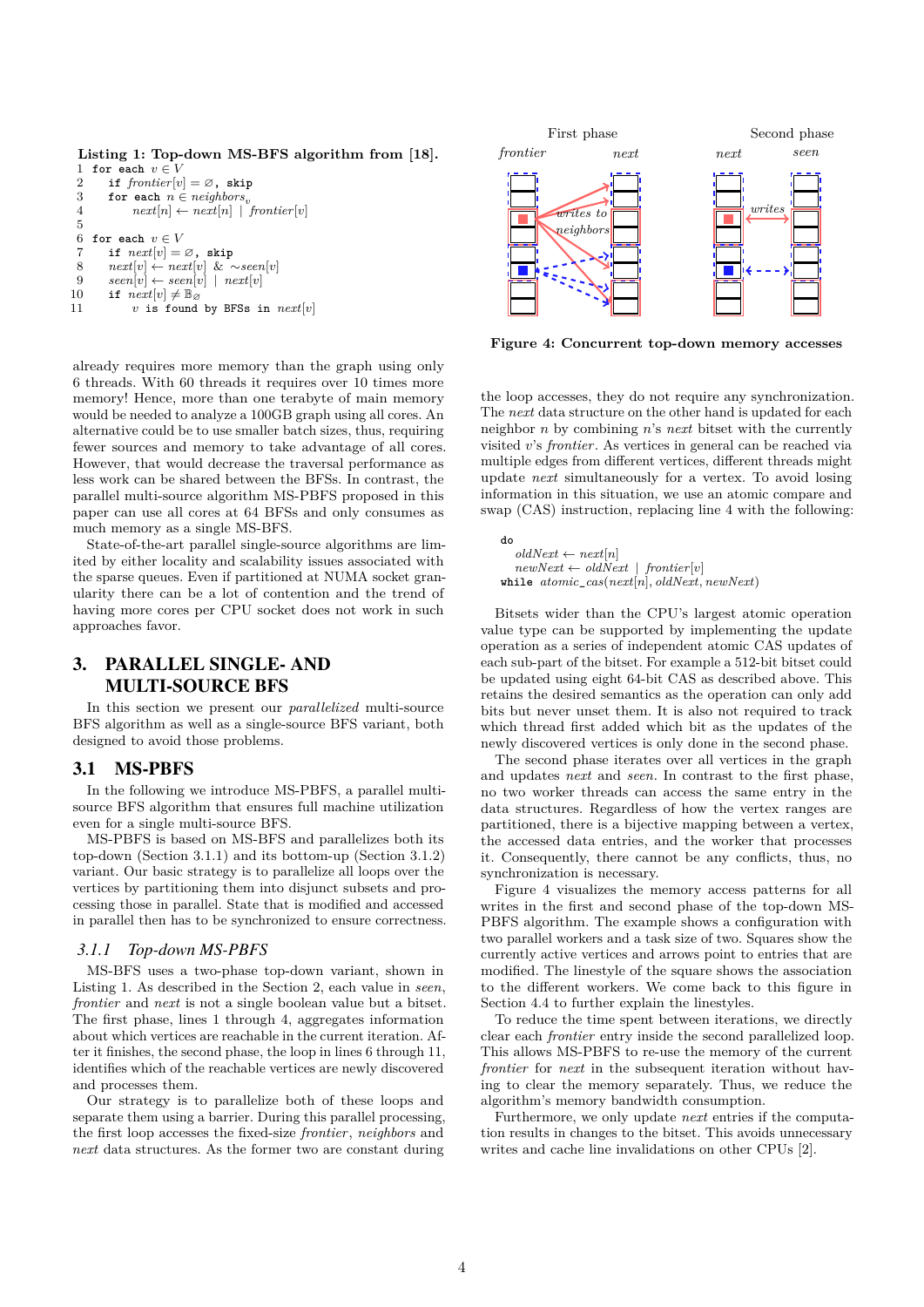**Listing 2: Bottom-up MS-BFS traversal from [18].** 1 **for each**  $u \in V$ 

|                | $\sim$ $\sim$ $\sim$ $\sim$ $\sim$ $\sim$ $\sim$ $\sim$ |                             |  |
|----------------|---------------------------------------------------------|-----------------------------|--|
| $\overline{2}$ |                                                         | if $ seen[u]  =  S $ , skip |  |

- 3 **for each**  $v \in neighbors_u$
- 4  $next[u] \leftarrow next[u] \mid 'frontier[v]$
- 5 *next*[*u*] ← *next*[*u*] & ∼*seen*[*u*]
- 6  $\begin{array}{ll} \text{seen}[u] \leftarrow \text{seen}[u] \mid \text{next}[u] \\ \text{7} & \text{if } \mid \text{next}[u] \mid \neq 0 \end{array}$
- 7 **if**  $|next[u]| \neq 0$ <br>8 *u* is found
- $u$  is found by BFSs in  $next[u]$



**Figure 5: Concurrent bottom-up memory accesses**

### *3.1.2 Bottom-up MS-PBFS*

As explained in Section 2.1, a BFS's bottom-up variant linearly traverses the *seen* data structure to find vertices that have not been marked yet. For every vertex *v* that is not yet seen in all concurrent BFSs, MS-BFS's bottom-up variant checks whether any of its neighbors was already seen in the respective BFS. If so, *v* is marked as seen and is visited in the next iteration. We show the full bottom-up loop in Listing 2.

MS-PBFS parallelizes this loop by splitting the graph into distinct vertex ranges which are then processed by worker threads. Inside the loop, the current iteration's *frontier* is only read. Both *seen* and *next* are read as well as updated. Similar to the second phase described in the previous section, there is a bijective mapping between each updated entry and the worker that processes the respective vertex. Consequently, there cannot be any read-write or write-write conflicts and, thus, no synchronization is required within the ranges. Figure 5 depicts the bottom-up variant's memory access pattern, again for two parallel workers.

Once all active BFSs bits are set in *next* we stop checking further neighbors to avoid unnecessary read operations. This check is also used in the original bottom-up algorithm by Beamer et al.

### 3.2 Parallel Single-Source: SMS-PBFS

In order to also apply our novel algorithm to BFS that traverse the graph from only a single source, we derive a single-source variant: SMS-PBFS. SMS-PBFS contains two main changes: the values in each array are represented by boolean values instead of bitsets, and checks that are only required when multiple BFS are bundled can be replaced by constants. This allows us to simplify the atomic update in the top-down algorithm, as a single atomic write is sufficient, instead of a compare and swap loop. The SMS-PBFS topdown and bottom-up algorithms are shown in Listing 3 and 4, respectively. Parallel coordination is only required when scheduling the vertex-parallel loops and during the single

### **Listing 3: Single-source parallel top-down algorithm**

- 1 **parallel for each**  $v \in V$ <br>2 **if not**(*frontier[v]*) **s**]
- 2 **if**  $\text{not}(frontier[v])$ ,  $\text{skip}$ <br>3 **for each**  $n \in neighbours$ .
- 3 **for each**  $n \in neighbours_v$ <br>4 **if not**(next[n]), ato
- $\textbf{if not}(next[n]), \textbf{ atomic}(next[n] \leftarrow true)$
- 5  $frontier[v] \leftarrow false$
- 6
- 7 **parallel for each**  $v \in V$ <br>8 **if not**(next[v]), skip
- 8 **if**  $\text{not}(next[v]), \text{ skip}$ <br>9  $next[v] \leftarrow \text{not}(seen[v])$
- 9  $next[v] \leftarrow \textbf{not}(\text{seen}[v])$ <br>10 **if**  $\textbf{not}(\text{seen}[v])$  $\mathbf{if} \ \mathbf{not}(\mathit{seen}[v])$
- 
- 11  $\text{seen}[v] \leftarrow \text{true}$ <br>12  $v$  is found  $v$  is found

**Listing 4: Single-source parallel bottom-up algorithm**

**parallel for each**  $u \in V$ <br>2 **if** seen[u]  $\begin{bmatrix} 2 & \mathbf{if} \quad seen[u] \ 3 & \quad next[u] \end{bmatrix}$  $next[u] \leftarrow false$ 4 **else for each**  $v \in neighbors_u$ <br>6 **if** *frontier*[*v*] **if**  $frontier[v]$ <br>7  $next[u] \leftarrow tr$  $next[u] \leftarrow true$ <br>8 **break** 8 **break if** *next*[*v*]  $\qquad \qquad \text{seen}[u] \leftarrow \text{true}$ *u* is found

atomic update in the first top-down loop.

While MS-PBFS always has to use an array of bitsets to implement *next*, *frontier* and *seen*, there is more freedom when implementing SMS-PBFS. It is still restricted to using dense arrays, but each entry can either be a bit, a byte or a wider data type. In the parallel case, where the state of 512 vertices fits into one 64-byte CPU cache line using bit representation, the chance of concurrent modification is very high. Choosing a larger data type allows to balance cache efficiency and reduced contention between workers. We demonstrate these effects in our evaluation. To reduce the number of branches, we try to detect when a consecutive range of vertices is not active in the current iteration and skip it. Instead of checking each vertex individually we check ranges of size 8 bytes, which can efficiently be implemented on 64-bit CPUs. Using a bit representation, each such range contains the status of 64 vertices. If no bit is set, we directly jump to the next chunk and save a large number of individual bit checks. Otherwise, each vertex is processed individually. This is similar to the *Bitsets-and-summary* optimization [19] but does not require an explicit summary bit.

# 4. SCHEDULING AND PARALLEL GRAPH DATA STRUCTURES

The parallelized algorithms' descriptions in Section 3 focus on how to provide semantical correctness. It leaves out the implementation details of how to actually partition the work to workers and how to store the BFS data structures as well as the graph. As shown by existing work on parallel singlesource BFSs, these implementation choices can have a huge influence on the performance of algorithms that are intended to run on multi-socket machines with a large number of cores. In this section we describe the data structures and memory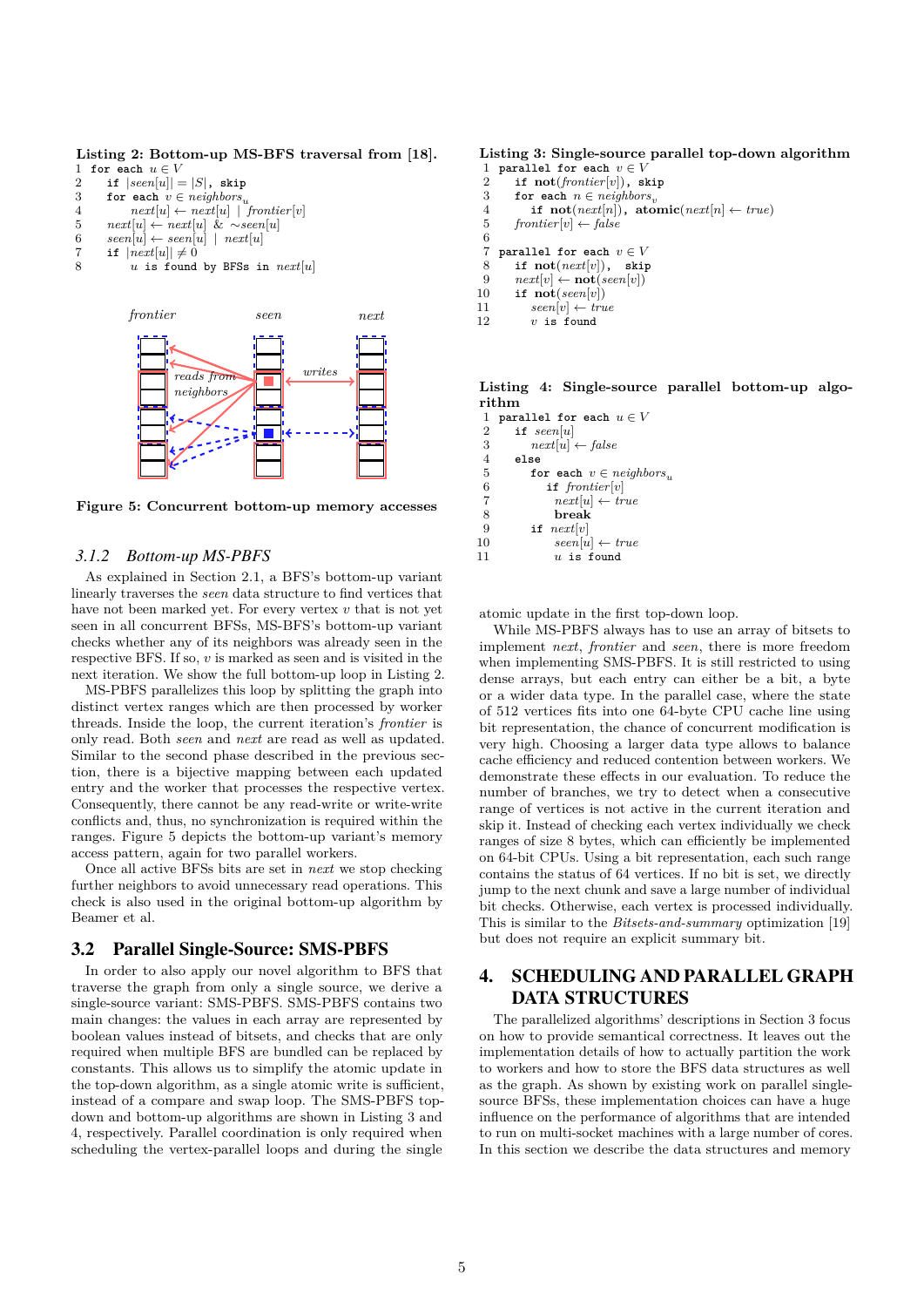

**Figure 6: Visited neighbors per worker during a BFS using static partitioning on a social network graph with different vertex labelings**



**Figure 7: Updated BFS vertex states per worker per iteration during a BFS using static partitioning on a social network graph with ordered vertex labeling**

organization to efficiently scale MS-PBFS and SMS-PBFS (together abbreviated as (S)MS-BFS) on such machines.

### 4.1 Parallelization Strategies

The initial version of our parallelized algorithms used popular techniques from state-of-the-art parallel single-source implementations. Specifically, it used static partitioning of vertices to workers, and degree-ordered vertex labeling[19]. With this labeling scheme, we re-labeled the graph's vertices and assigned dense ids in the order of the vertices' degrees, with the highest-degree vertex getting the smallest id. That way, the states of high degree vertices are located close together which improves cache hit rates. This first implementation showed very good performance for a small number of workers. However, at higher thread counts, the overall scalability was severely limited.

Together with static partitioning, degree based labeling has the effect that due to the power-law distribution of vertex degrees in many real world graphs, the vertices in the first partitions have orders of magnitude more neighbors than those in later partitions. We visualize this effect in Figure 6. In that experiment, the first worker processes the first  $\frac{1}{8}$ th of the vertices in the graph, the second worker the second  $\frac{1}{8}$ th, and so on. As the amount of work per partition increases with the number of neighbors that need to be visited, the described skew directly affects the workers' runtime, as it is one of the most costly operations besides updating the BFS vertex state. While it may be possible to create balanced static partitions such that each worker has to do the same amount of work across all BFS iterations, it is not enough to significantly increase utilization. The problem would then be that in different iterations different parts of the graph are active, thus, there would still be a large runtime skew

in each iteration. The different workload for workers across iterations is shown in Figure 7 using the number of updated BFS vertex states as an indicator for the actual amount of work.

Additionally, this figure gives an indication why dynamic work assignment does not ensure full utilization on its own. Intuitively, in a small-world network an average BFS traverses the graph starting from the source vertex to the vertices with the highest degrees, because these are well-connected, and from there to the remainder of the graph. For such a BFS, the high-degree vertices are typically discovered after two to three iterations as shown in Figure 7. There in iteration two only a tiny fraction of vertices is updated. On the other hand as these are the high-degree vertices a lot of undiscovered vertices are reachable from them, resulting in a huge number of updates in iteration three. The updates themselves, which are processed in the second phase of the top-down algorithm could be well distributed across workers. Identifying the newly reachable vertices, which is done in the first phase, by searching the neighbors of the high-degree vertices is more challenging to schedule because there are only few and due to the labeling they are all clustered together. In combination, this iteration is very expensive but a large part of the work is spent when processing very few high-degree vertices. To achieve even utilization, tiny task sizes would be required. Such tiny tasks mean, however, that the scheduling overhead would become so significant that the overall performance would not improve.

Instead, our design relies on two strategies. We use finegranular tasks together with work-stealing to significantly reduce the number of vertices that are assigned at once and enable load-balancing between the cores. We also use a novel vertex labeling scheme that is scheduling-aware and distributes high-degree vertices in such a way that they are both clustered but also spread across multiple tasks. This allows us to avoid the use of tiny task ranges.

### 4.2 Parallel Vertex Processing

In this section we focus on providing a parallelization scheme that minimizes synchronization between threads and balances work between nodes to achieve full utilization of all cores during the whole algorithm.

Our concept allows load balancing through work stealing with negligible synchronization overhead.

#### *4.2.1 Task creation and assignment*

Efficient load balancing requires tasks to have two related properties: there need to be many tasks and their runtime needs to be relatively short compared to the overall runtime. If there were only two tasks on average per thread, a scenario is very probable where a slow thread only starts its last task when all other threads are already close to being finished with their work. This creates potential to have all other threads idling until this last thread is finished. Given a fixed overall runtime, the shorter the runtime of each work unit and the more tasks are available, the easier it becomes to get all threads to finish at approximately the same time. On the other hand, if the ranges are very small, the threads have to request tasks more often from the task pool. This can lead to contention and, thus, decrease efficiency because more processing time is spent in scheduling instead of doing actual work.

Due to the fixed-size *frontier* and *next* arrays which span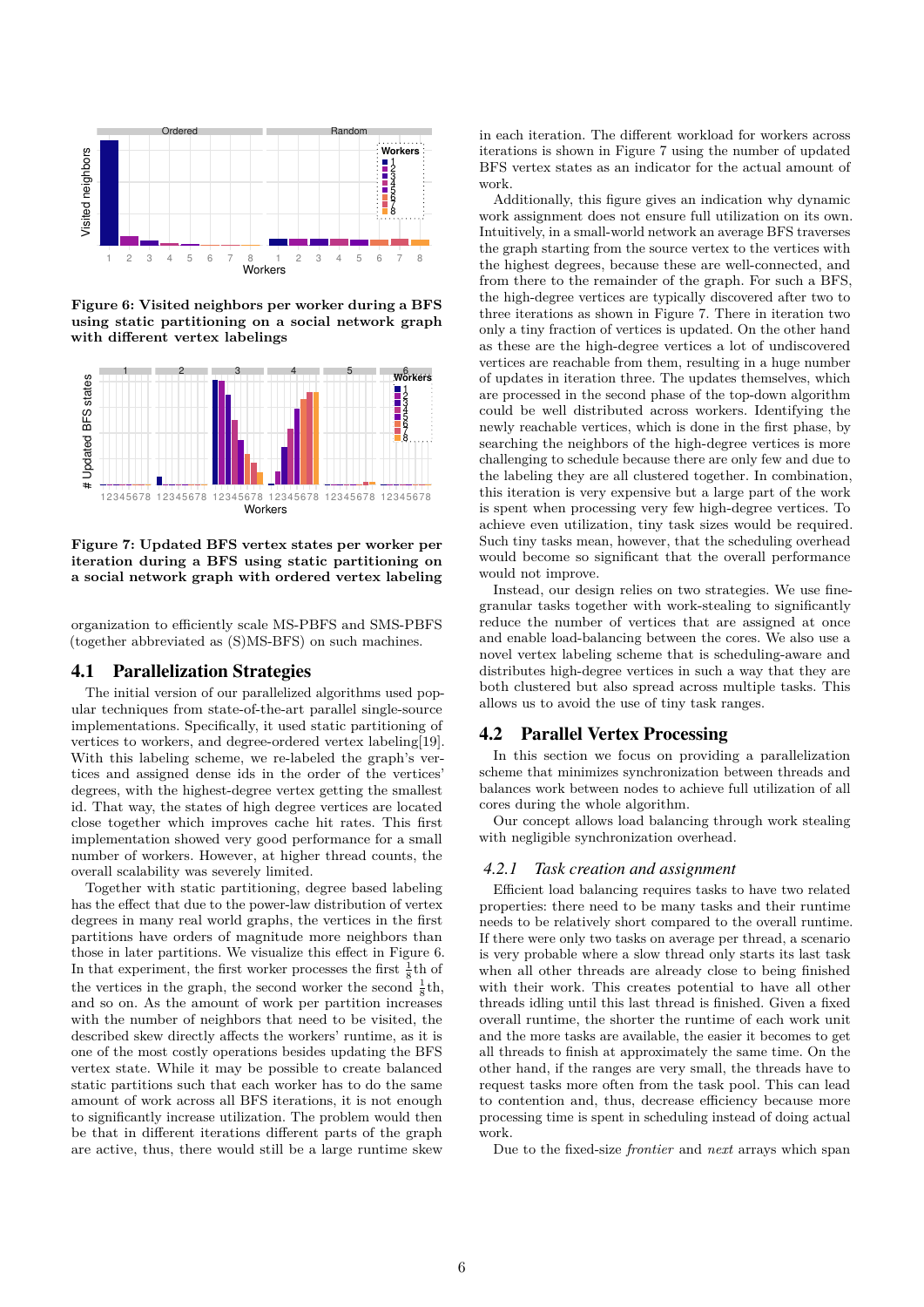#### **Listing 5: Task creation algorithm: create\_tasks**

- 1 **Input:**  $queueSize$ *, splitSize,*  $numThreads$ <br>2  $workerTasks \leftarrow \emptyset$
- 2 *workerTasks* ← ∅
- 3  $\textit{curWor}ker \leftarrow 0$
- 4 **for**( $offset = 0$ ;  $offset < queueSize$ ;  $offset += splitSize$ )
- 5 *wId* ← *curWorker* **mod** *numThreads*
- 6  $range \leftarrow \{offset, \min(offset + splitSize, queueSize)\}$
- 7 *workerTasks*[ $wId$ ] ←  $workerTasks[wId]$  ∪ *range*<br>8 *curWorker* ← *curWorker* + 1
- $8 \quad \text{curWorker} \leftarrow \text{curWorker} + 1$ <br>9  $\text{taskQueues} \leftarrow \varnothing$
- 9 *taskQueues* ← ∅
- 10 **for** *i* = 1*, . . . , num*\_*threads*
- 11  $taskQueues[i] \leftarrow \{|workerTask[i]|, workerTask[i]\}$
- 12 **return** *taskQueues*

all the vertices no matter how many of them are actually enqueued, all parallel loops of (S)MS-PBFS can follow the same pattern: a given operation has to be executed for all vertices in the graph. To create the tasks we divide the list of vertices into small ranges. In our experiments we found that task range sizes of 256 or more vertices do not have any significant scheduling overhead (below 1% of total runtime) for a graph with more than one million vertices. With about 3900 tasks in such a graph there are enough tasks to load balance even machines with hundreds of cores.

For work assignment we do not use one central task queue, but similar to static partitioning give each worker its own queue. When a parallelized loop over the vertices of the graph is executed, the queues are initialized using the *create*\_*tasks* function shown in Listing 5. Each task queue  $taskQueues[i] =$ {*curTaskIx, queuedTasks*} belonging to worker *i* consists of an index *curTaskIx* pointing to the next task and a list of tasks *queuedTasks*. The number of vertices per task is controlled by the parameter *splitSize*. We use a round-robin distribution scheme, so the difference in queue sizes can be at most one task.

#### *4.2.2 Work stealing scheduling*

The coordination of workers during task execution is handled by the lock-free function *fetch*\_*task*, which is shown in Listing 6. The function can be kept simple due to the fact that during a phase of parallel processing no new tasks need to be added. Only after all tasks have been completed the next round of tasks is processed—e.g., a new iteration or the second phase of the top-down algorithm.

Initially, each worker fetches tasks from its own, local queue which is identified using the *workerId* parameter. It atomically fetches and increments the current value of *curTaskIx* as shown in line 5. Using modern CPU instructions, this can be done without explicit locking. If the task id is within the bounds of the current task queue (line 7), the corresponding task range is processed by the worker. Otherwise, it switches to the next worker's task queue by incrementing the task queue offset, and tries again to fetch a task. This is repeated until either a task is found or, alternatively, after all queues have been checked, an empty task range is returned to the worker to signal that no task is available anymore. Further optimizations like remembering the task queue index where the current task was found and resuming from that offset when the next task is fetched, guarantee that every worker skips each queue exactly once. Incrementing the *curTaskIx* only if the queue is not empty avoids atomic writes which could lead to cache misses when other workers are visiting

#### **Listing 6: Task retrieval algorithm: fetch\_task**

- 1 **Input:**  $taskQueues, workerId$ <br>2 *offset*  $\leftarrow 0$
- $2 \text{ offset} \leftarrow 0$ <br>3 do
- 3 **do**
- $i \leftarrow (threadId + offset)$  mod  $|taskQueues|$
- 5  $taskId \leftarrow fetch\_add\_task\_ix(taskQueues[i], 1)$ <br>6 **if**  $taskId < num\_tasks(taskQueues[i])$
- 6 **if** *taskId < num*\_*tasks*(*taskQueues*[*i*])
- 7 **return** *get*\_*task*(*taskQueues*)[*i*]
- 8 **else**  $offset \leftarrow offset + 1$
- 10 **while** *offset <* |*taskQueues*|
- 11 **return** *empty*\_*range*()
	- **Listing 7: Parallelized** *for* **loop**
- 1  $tasks \leftarrow create\_tasks([V], splitSize, | workers)$ <br>2 run on each  $w \in workers$
- 2 **run on each**  $w \in workers$ <br>3 *workerId*  $\leftarrow$  *aetWorkes*
- 3 *workerId* ←  $getWorkerId()$ <br>4 **while**((*range* ← *fetch task*
- 4 **while**(( $range \leftarrow fetch\_task(tasks, workerId)$ ) ≠ ∅)<br>5 **for each**  $v \in range$
- 5 **for each**  $v \in range$ <br>6 {*Loop bodu*}
- 6 {*Loop body*}
- 7 *wait*\_*until*\_*all*\_*finished*(*workers*)

that queue.

Listing 7 shows how the task creation and fetching algorithms can be combined to implement the parallel *for* loop which is used to replace the original sequential loops in the top-down and bottom-up traversals. Here, *workers* is the set of parallel processors. In line 2 all workers are notified that new work is available and given the current *task* queues. Each worker fetches tasks and loops over the contained vertices until all tasks are finished. Once a worker can not retrieve further tasks it signals the main thread, which waits until all workers are finished.

As long as a worker only fetches from its own queue, the task retrieval cost is minimal—mostly only an atomic increment which is barely more expensive than a non-atomic increment on the x86 architecture[17]. Even when reading from remote queues, our scheduling has only minimal cost that mostly results from reading one value if the respective queue is already finished, and one write when fetching a task. This is negligible compared to the normal BFS workload of at least one atomic write per vertex in the graph. The construction cost of the initial queues in the *create*\_*tasks* function is also barely measurable and could be easily parallelized if required.

#### 4.3 Striped vertex order

In the introduction of Section 4.1, we discussed that the combination of multi-threading, degree ordered labeling and array-based BFS processing leads to large skew between worker runtimes. As (S)MS-PBFS's top-down algorithms is designed for multi-threading and requires efficient randomaccess to the frontier, neither the threading model, nor the backing data structure must be changed. Thus, though our single-threaded benchmarks confirmed that the increased cache locality achieved through degree-ordered labeling leads to significantly shorter runtimes compared to random vertex labeling, we cannot use degree-ordered labeling.

Instead, we propose a cache-friendly semi-ordered approach: We distribute degree-ordered vertices in a round robin fashion across the workers' task ranges. The highest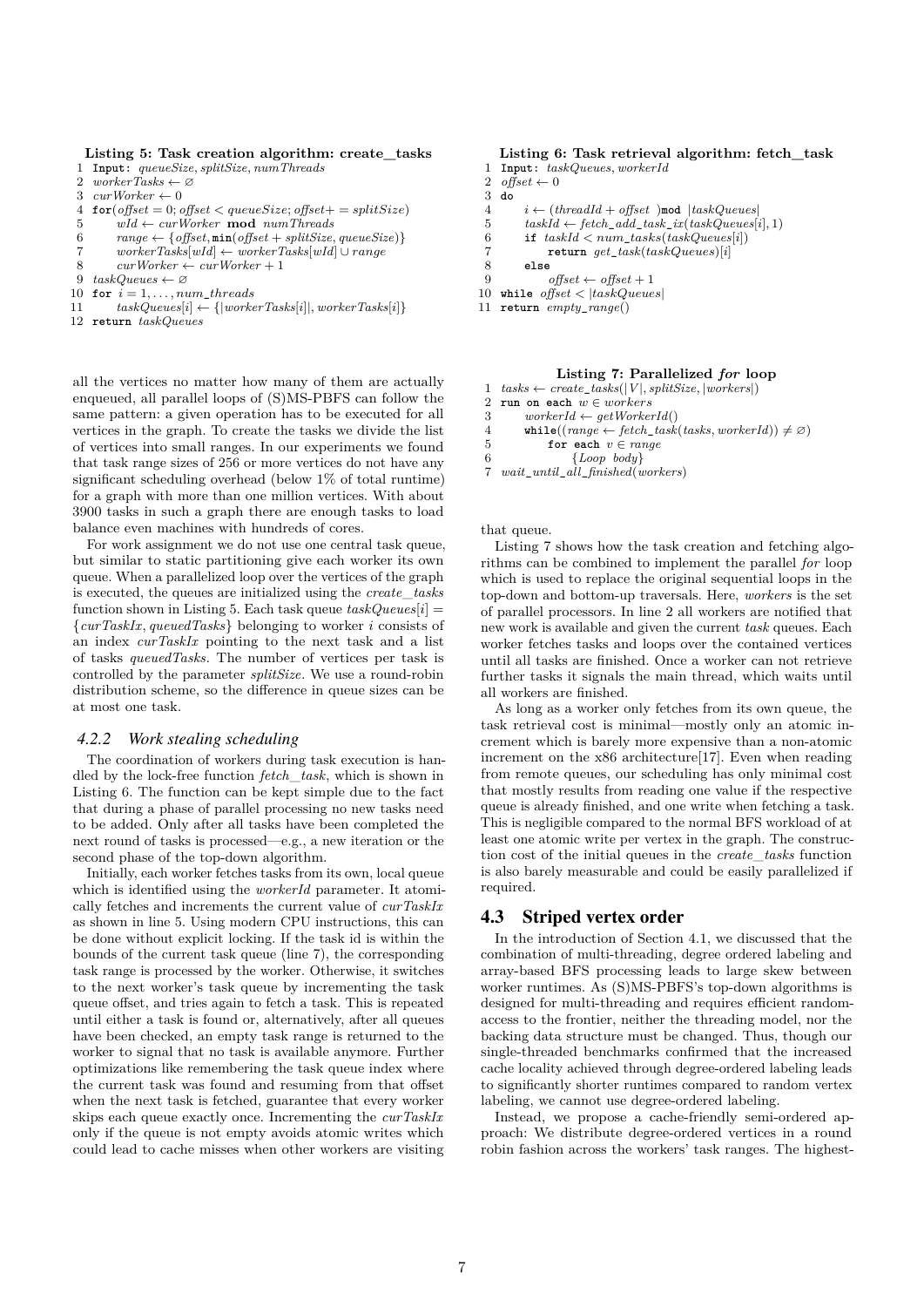degree vertex is labeled such that it comes at the start of the first task of worker one. The second-highest degree vertex is labeled such that it comes at the start of the first task of worker two, etc. This round robin distribution is continued until all the first tasks for the workers are filled. Then, all the second tasks, and so on, until all vertices are assigned to the workers. Using this approach we still cannot guarantee that all task ranges have the same cost, but we can control that the cost of the ranges in each task queue are approximately the same per worker. Also, because the highest degree vertices are assigned first, the most expensive tasks will be executed first. Having small task sizes at the end has the advantage of reducing wait times towards the end of processing when no tasks are available for stealing anymore. The pre-computation cost of this *striped vertex labeling* is similar to that of degree-ordered labeling.

### 4.4 NUMA Optimizations

Our (S)MS-PBFS algorithms, as described above, scale well on single-socket machines. When running on multi-socket machines, however, the performance does only improve insignificantly, even though the additional CPUs' processing power is used. The main problems causing this are twofold. First, if all data is located in a single socket's local memory, i.e., in a single NUMA region, reading it from other sockets can expose memory bandwidth limitations. Second, writing data in a remote NUMA region can be very expensive [8]. This leads to a situation where the scalability of seemingly perfectly parallelizable algorithms is limited to a single socket. In the following, we describe (S)MS-PBFS optimizations that substantially improve the algorithms' scaling on NUMA architectures.

In our (S)MS-PBFS algorithms it is very predictable which data is read, particularly within a task range. Consider a bottom-up iteration as described in Section 3.1.2. When processing a task, it updates only the information of vertices inside that task. We designed our algorithm with the goals of not only providing NUMA scalability but *also* of avoiding any overhead from providing this scalability. We deterministically place memory pages for all BFS data structures, e.g., for *seen*, in the NUMA region of the worker that is assigned to vertices contained in the memory page. Further, we pin each worker thread to a specific CPU core so that it is not migrated during traversals. The desired result of this pinning is visualized in Figures 4 and 5. In addition to the figures' already discussed elements, we use the linestyle to encode the NUMA region of both the data and the workers. The memory pages backing the arrays are interleaved across the NUMA nodes at exactly the task range borders—for the example shown in the figures there are two vertices per task—and the workers only process vertices with data on the same NUMA node except for stolen tasks.

We calculate the mapping of vertices to memory pages and the size of task ranges as follows. Consider that a 64 bit wide bitset is used per *seen* entry, and memory pages have a common size of 4096 bytes. In this example, the task range size should be a multiple of  $\frac{pageSize}{bitsetsize/8} = 512$  vertices. Given a task range, it is straightforward to calculate the memory range of the data belonging to the associated vertices.

Because we initialize large data structures like *seen*, *frontier*, and *next* only once at the beginning of the BFS and use them across iterations, we need to make sure that the data is placed deterministically, and that tasks accessing the same

vertices are scheduled accordingly in all iterations. Thus, work stealing must not occur during the parallel initialization of the data structures to ensure proper initial NUMA region assignments of the memory pages.

When the BFS tasks only update memory regions that were initialized by themselves, we achieve NUMA locality. Note that even though our work stealing scheduling approach results in additional flexibility regarding task assignment, most tasks are still executed by their originally assigned workers when the total runtime for the tasks in each queue is balanced.

While this goal is perfectly attainable for the bottomup variant and the second loop of top-down processing, we cannot efficiently predict which vertex information is updated in the first top-down loop. Besides processing stolen tasks, this is the *only* part of our algorithm in which non-local writes can happen.

In summary, given that each worker thread initializes the memory pages that correspond to the vertex ranges it is assigned to, nearly all write accesses, except for the first top-down loop and the work stolen from other threads, are NUMA-local. (S)MS-PBFS further guarantee that the share of memory located in each NUMA region is proportional to the share of threads that belong to that NUMA region. If, for example, 8 threads are located in NUMA region 0 and 2 threads are located in NUMA region 1, 80% of the memory required for the BFS data structures are located in region 0 and 20% will be in region 1.

Similar to the NUMA optimizations of the BFS data structures, also the graph storage can be optimized. We minimize cross-NUMA accesses by allocating the neighbor lists of the vertices processed in each task range on the same NUMA node as the worker which the task is assigned to. By using the same vertex range assignment while loading the neighbor lists and during BFS traversal, we ensure that all the data entries for each vertex are co-located. This principle is similar to the  $G^B$  partitioning described by Yasui et al. [19], which, however, uses static partitioning with one partition per NUMA node.

### 5. EVALUATION

In our evaluation we analyze four key aspects:

- What influence do the different labeling schemes have?
- How does the sequential performance of SMS-PBFS's algorithmic approach compare to Beamer's directionoptimizing BFS?
- How effectively does it scale both in terms of number of cores and dataset size?
- How does it compare to MS-BFS and the parallel singlesource BFS by Yasui et al.?

In addition to the MS-PBFS and SMS-PBFS algorithms described before, we test two more variants. *MS-PBFS (sequential)* is our novel MS-PBFS algorithm run the same way as MS-BFS: a single instance per core requiring multiple batches to be evaluated in parallel. This tests the impact of the early exit optimization in the bottom-up phase, as well as our optimized data-structures. Another variant, *MS-PBFS (one per socket)* runs one parallel multi-source BFS per CPU socket using MS-PBFS. We use the performance of this variant to determine the cost of parallelization across all NUMA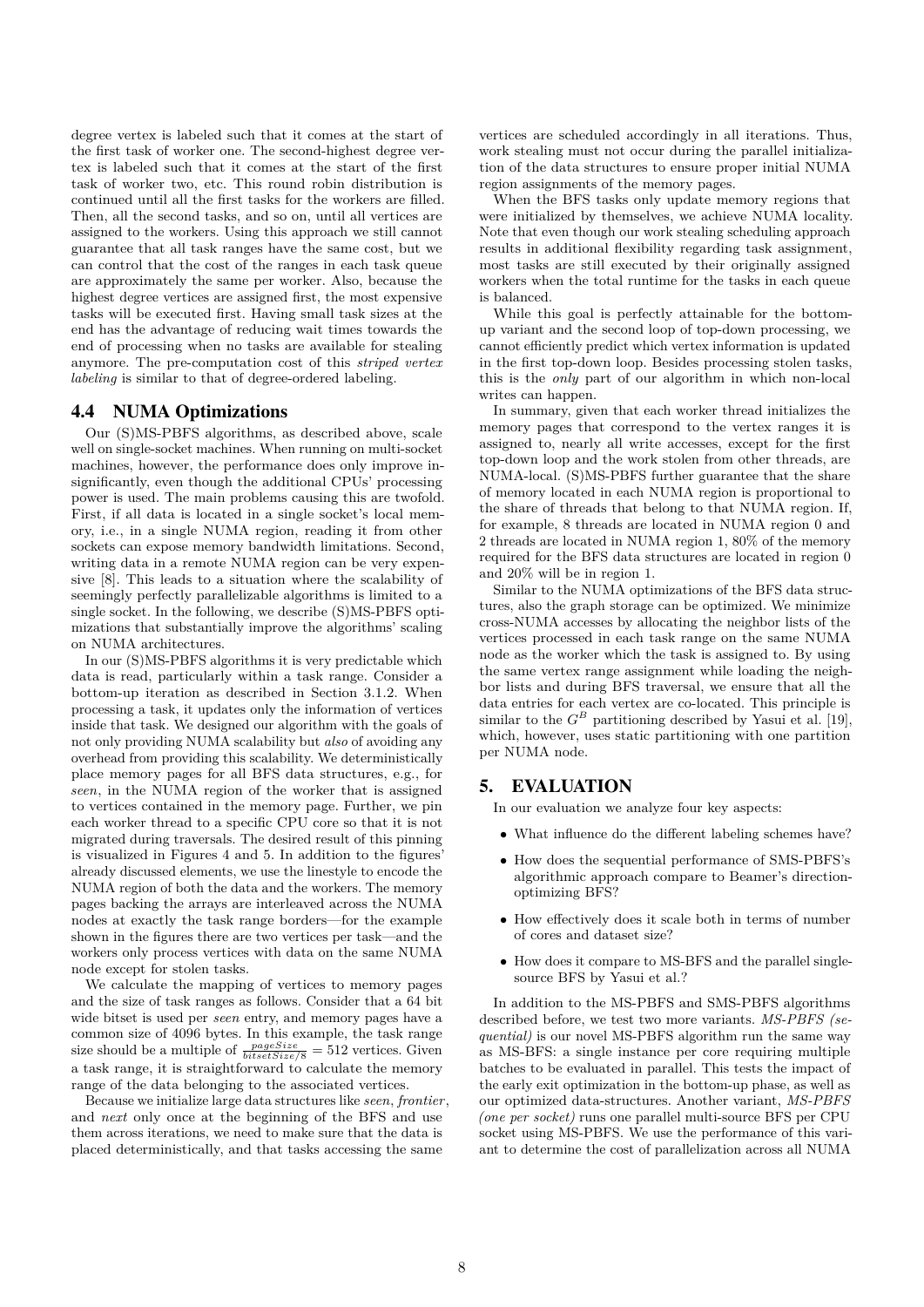nodes when using MS-PBFS. Furthermore, SMS-PBFS is run in two variants: *SMS-PBFS (byte)* uses an array of bytes for *seen*, *frontier*, and *next*, and *SMS-PBFS (bit)* uses an array of bits.

Our test machine is a 4-socket NUMA system with 4x Intel Xeon E7-4870 v2 CPUs @ 2.3 GHz with one terabyte of main memory. Across all four CPUs, the system has 60 hardware threads. In the experiments we also used all Hyper-Threads.

We used both synthetic as well as real-world graphs. The synthetic graphs are Kronecker graphs [13] with the same parameters that are used in the Graph500 benchmark. They exhibit a structure similar to many large social networks. Additionally, for validation we also use artificial graphs generated by the LDBC data generator [9]. The generated LDBC graphs are designed to match the characteristics of real social networks very closely. Our used real-world graphs are chosen to cover different domains with various characteristic: the twitter follower graph, the uk-2005 web crawl graph and the hollywood-2011 graph describing who acted together in movies. The uk-2005 and hollywood-2011 graph were provided by the WebGraph project [7]. Table 1 lists the properties of all graphs used in our experiments. For the Kronecker graph we omit some of the in-between sizes as they always grow by a factor of 2. The vertex counts only consider vertices that have at least one neighbor. KG0 is a special variation of the Kronecker graph that was used in the evaluation of [14]; it was generated using an average out-degree of 1024.

The listed memory size is based on using 32-bit vertex identifiers and requiring  $2 * vertex\_size = 8$  bytes per edge. To measure the performance of MS-BFS we use the source  $\c{code}$  published on github<sup>1</sup>. For comparison with Beamer, we used their implementation provided as part of the GAP Benchmark Suite (GAPBS) [6]. We did not have access to an implementation of Yasui et al. or iBFS; instead, we compare to published numbers on a similar machine using the same graph.

Our basic metric for comparison is the edge traversal rate (GTEPS). The Graph500 specification defines the number of traversed edges per source as number of input edges contained in the connected component which the source belongs to. Compared to the runtime which increases linearly with the graph size, this metric it is more suitable to compare performance across different graphs. In the MS-BFS paper, the number of edges was calculated by summing up the degrees of all vertices in the connected component. In the official benchmark, however, each undirected edge is only counted once. We use this method in our new measurements. To compare the numbers in this paper with the number of the MS-BFS paper, the other numbers have to be divided by two. In order to give an intuition about the effort required to analyze a specific graph we also show the time MS-PBFS requires for processing 64 sources in Table 1.

### 5.1 Labeling Comparison

To evaluate the different labeling approaches, we ran both MS-PBFS and SMS-PBFS using 120 threads on a scale 27 Kronecker graph with work stealing scheduling. The three tested variants are random vertex labeling (random), degreeordered labeling (ordered), and our proposed striped vertex labeling (striped). The average runtime per BFS iteration for each scheme and algorithm is shown in Figure 8. Our re-



**Figure 8: Runtime of BFS iterations under different vertex labeling strategies using SMS-PBFS and MS-PBFS.**



**Figure 9: Skew in worker runtimes per iteration when running MS-PBFS and SMS-PBFS with different vertex labelings.**

sults show that degree-ordered labeling exhibits significantly better runtimes that random labeling for the MS-PBFS algorithm. Especially in the most expensive third iteration, the difference between the approaches is close to a factor of two. This supports the results of existing work about graph re-labeling[19].

In contrast, for our array-based parallel single-source SMS-PBFS, random ordering exhibits better runtimes. Here, the skew, described in Section 4, and its related problems show their full impact. We evaluated this further in Figure 9 which shows the runtime difference between the longest to the shortest worker per iteration for all three labeling approaches. We see that skew is a much larger problem for SMS-PBFS than for MS-PBFS. Especially in the costly third iteration, there is a significant difference—more than factor 15 for degree-ordered—between *worker* runtimes per iteration. In MS-PBFS skew is a smaller problem as a much larger number of vertices is active in each iteration as there are so many BFSs active at once. Our novel striped vertex ordering shows the best overall runtimes and also balances the workload well. It combines the benefits of degree-based and random ordering in SMS-PBFS and MS-PBFS, while avoiding the other labelings' disadvantages. Similar to random labeling, striped vertex ordering provides good skew resilience, and like degree-ordering, it achieves very good cache locality. Using SMS-BFS the overall runtimes per BFS were: 42ms (striped), 86ms (ordered), 68ms (random).

# 5.2 Sequential Comparison

In this section, we analyze SMS-PBFS in a sequential setting and compare it against Beamer et al.'s state-of-theart in sequential single-source BFSs. In addition to Beamer's GAPBS implementation, we also implemented two variants of their BFS that use the same graph, data structure and

<sup>1</sup>https://github.com/mtodat/ms-bfs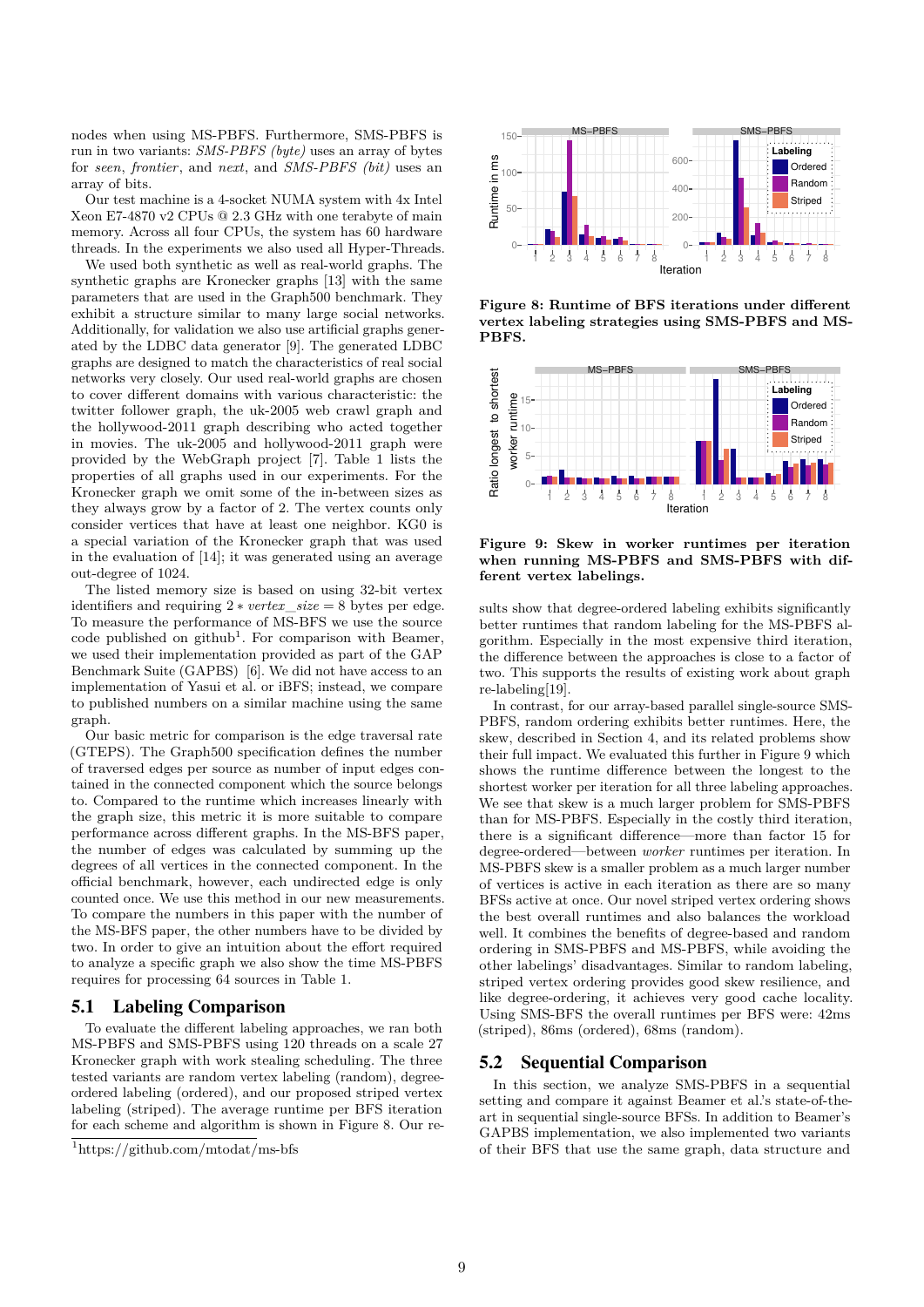| Name           | Nodes                             | Edges                             | Memory size | MS-PBFS            | MS-PBFS | MS-BFS         | MS-BFS 64 | <b>SMS-PBFS</b> |
|----------------|-----------------------------------|-----------------------------------|-------------|--------------------|---------|----------------|-----------|-----------------|
|                | $\langle \mathrm{x} 10^6 \rangle$ | $\langle \mathrm{x} 10^6 \rangle$ | 'GB)        | (runtime per 64)   | (GTEPS) | (GTEPS)        | (GTEPS)   | (GTEPS)         |
| Kronecker 20   | $2^{20}$                          | 15.7                              | 0.119       | $3.27$ ms          | 307     | 160            | 4.44      | $56.2$ (bit)    |
| Kronecker 26   | $2^{26}$                          | 1.050                             | 7.96        | $246$ ms           | 274     | 65.8           | 2.23      | $58.9$ (bit)    |
| Kronecker 32   | $2^{32}$                          | 68,300                            | 5q5         | 39,700 ms          | 110     | failed $(OOM)$ | 0.845     | $76.7$ (bit)    |
| KG0            | 0.982                             | 364                               | 2.72        | 12.5 <sub>ms</sub> | 1860    | 241            | 11.2      | 110(hit)        |
| LDBC 100       | 1.61                              | 102                               | 0.764       | 24.4 ms            | 267     | 76.6           | 3.01      | $39.2$ (byte)   |
| LDBC 1000      | 12.4                              | 1010                              | 7.61        | $551$ ms           | 118     | 45.5           | 1.30      | $83.2$ (byte)   |
| Hollywood-2011 | 1.99                              | 114                               | 0.860       | $49.8$ ms          | 147     | 59.6           | 2.19      | $26.5$ (byte)   |
| UK-2005        | 39.5                              | 783                               | 5.98        | $2220 \text{ ms}$  | 22.6    | 13.2           | 0.773     | $4.96$ (bit)    |
| Twitter        | 41.7                              | 1.200                             | 9.11        | 934 ms             | 82.4    | 32.5           | 1.13      | $21.0$ (bit)    |

**Table 1: Graphs description and algorithm performance in GTEPS using 60 threads.**



**Figure 10: Performance of single-threaded BFS runs over varying graph sizes**

chunk skipping optimizations which we use for SMS-PBFS (bit). In the first variant, the queues in the top-down phase are backed by a sparse vector, and in the second variant we used a dense bit array. Both variants use the same bottom-up implementation.

Figure 10 shows the single-source BFSs throughput on a range of Kronecker graphs. The measurements show that for graphs with as few as  $2^{20}$  vertices, our SMS-PBFS is already faster than Beamer et al.'s BFS. As the graph size increases, the probability that the data associated with a vertex is in the CPU cache decreases. There, our top-down approach benefits from having fewer non-sequential data accesses. On the other hand, our BFS has to iterate over all vertices twice. At small graph sizes this overhead can not be recouped as the reduction of random writes does not pay off when the write locations are in the CPU cache. For larger graph sizes, the improvement of SMS-PBFS over our Beamer implementation is limited, as the algorithms only differ in the top-down algorithms but a majority of the runtime in each BFS is spent in the bottom-up phase.

#### 5.3 Parallel Comparison

In this section we compare our (S)MS-PBFS algorithms against the MS-BFS algorithm in a multi-threaded scenario. Inspired by the Graph500 benchmark, we fix the size of a batch for all algorithms to at most 64 sources. The MS-BFS algorithm is sequential and can only utilize all cores by running one algorithm instance per core. Thus, it requires at least *batch*\_*size* ∗ *num*\_*threads* = 7*,* 680 sources to fully utilize the machine. To minimize the influence of straggling threads when executing MS-BFS we used three times as many sources for all measurements. All algorithms have to analyze the same set of source vertices that were randomly selected from the graph. For MS-BFS, the sources are processed one 64-vertex batch at a time per CPU core. MS-PBFS can saturate all compute resources with a single 64-vertex batch;



**Figure 11: Relative speedup as number of threads increase in a** 2 <sup>26</sup> **vertices Kronecker graph**

it, thus, analyzes one batch at a time. SMS-PBFS analyzes all sources one single source at a time, utilizing all cores.

### *5.3.1 Thread Count Scaling*

To ensure that the amount of work is constant in the CPU scaling experiments, we kept the number of sources fixed even when running with fewer cores. The first 15 cores are located on the first CPU socket, 16–30 on the second socket, 31–45 on the third and 46–60 on the fourth. Figure 11 shows that MS-PBFS scales better than MS-BFS even though the latter has no synchronization between the threads. MS-PBFS (sequential) which uses the same optimizations as MS-PBFS but is executed like MS-BFS with one BFS batch per core exhibits the same limited scaling behavior for large graphs. This contradicts the MS-BFS paper's hypothesis that multiple sequential instances always beat a parallel algorithm as no synchronization is required. The explanation for this can be found when analyzing the cache hit rates. With our (S)MS-PBFS algorithms, the different CPU cores share large portions of their working set, and, thus, can take advantage of the sockets' shared last level caches. In contrast, each sequential MS-BFS mostly uses local data structures; only the graph is shared. This diminishes CPU caches' efficiency.

The scalability of around factor 45 for MS-PBFS and factor 35 for SMS-PBFS using 60 threads is comparable to the results reported by Yasui et al. [20] for their parallel single-source BFS. This is a very good result especially as our multi-source algorithm operates at a much higher throughput of 274 GTEPS compared to their best reported result of around 60 GTEPS on a similar machine in the Graph500 benchmark. The close results between the MS-PBFS (one per socket) variant, where all data except for the graph is completely local, and MS-PBFS show that our algorithm is mostly resilient to NUMA effects and is not limited by contention.

When analyzing the performance gains achieved by the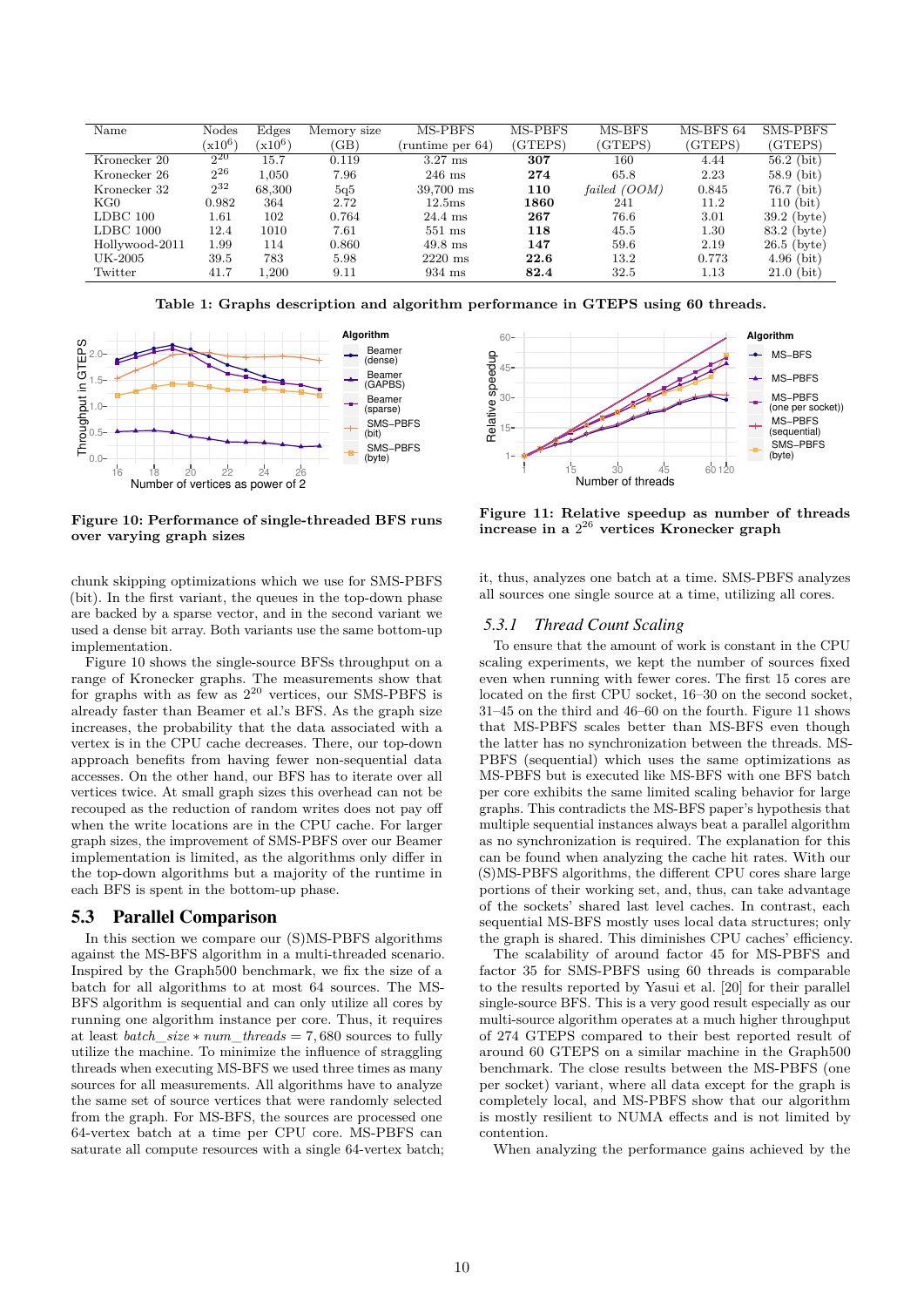

**Figure 12: Throughput using 60 cores as graph size increases**

additional 60 Hyper-Threads, the difference between multisource and single-source processing is clearly visible. SMS-PBFS is memory latency-bound and does not saturate the memory bandwidth; thus, it can gain additional performance by having more threads. The multi-source algorithms on the other hand are already mostly memory-bound, and, thus, they do not benefit from the additional threads.

#### *5.3.2 Graph Size Scaling*

Orthogonal to the thread count scaling experiment, we also measured how the algorithms behave for various graph sizes using Kronecker graphs. We use graph sizes from approximately  $2^{16}$  to  $2^{32}$  vertices and 1 million to 68 billion edges, respectively. As the traversal speed should be independent of the graph size, an ideal result would have constant throughput. Our measured results are shown in Figure 12. MS-BFS as well as the sequential MS-PBFS variant show a continuous decline in performance as the graph size increases. This can be explained with memory bottlenecks, as for larger graph sizes a smaller faction of the graph resides in the CPU cache, and more data has to be fetched from main memory.

In contrast, the parallel BFSs struggle at small graph sizes. Their two biggest problems are contention and that there is only very little work per iteration (on average less than 1 ms runtime). The reason for the contention in very small graphs is the high probability that in the top-down phase multiple threads will try to update the same entry. Furthermore, for small graphs, the constant overheads for task creation, memory allocation, etc., have a relatively high impact on the overall result.

Parallelization is much more important for large graph sizes. Starting at  $2^{20}$  (around 1 million) vertices, MS-PBFS manages to beat the MS-PBFS (sequential) implementation. At this size, MS-PBFS requires 3.27ms for one batch of 64 sources. At larger sizes a decline in performance can be measured again, caused by a reduction in cache hit rates resulting in memory bandwidth bottlenecks. SMS-PBFS maintains its peak performance for a larger range of graph sizes, though at a lower level. As it only operates on a single BFS, it is more bound by memory latency in case of a cache miss than by memory bandwidth. Other BFS approaches [2, 20] also exhibit a similar drop in performance at larger scales. The measurement for MS-BFS and MS-PBFS (sequential) only include graphs up to scale 29, as at larger graph sizes the available one terabyte of memory did not suffice to run 120 instances of the algorithms, demonstrating the severe limitations of MS-BFS in a multi-threaded scenario.

In Table 1 we summarize the algorithms' performance for real world datasets. Additionally, we show the performance when MS-BFS is only limited to processing 64 sources at a time (MS-BFS 64) like MS-PBFS. The results show that in this kind of use case the performance of MS-BFS is very low as it can only utilize one CPU. Overall, our measurements show that even if MS-BFS is given enough sources to utilize all cores, MS-PBFS performs significantly better on large graphs.

We also wanted to compare to the currently fastest parallel single-source BFS by Yasui and fastest parallel multi-source iBFS but did not have access to their implementations. As we could evaluate our algorithms on the same synthetic graphs, we instead compare to their published numbers. For Yasui et al. we compare our SMS-PBFS to their most recent numbers published on the Graph500 ranking. Their results in the Graph500 ranking are based on a CPU that is about 20% faster than ours but from the same CPU generation so they should be comparable. Their result places them 67st overall, 1st single-machine (CPU-only), on the June 2016 ranking and they achieve a throughput of 59.9 GTEPS compared to the 76.7 GTEPS demonstrated by our single-source SMS-PBFS on the same scale 32 graph. For iBFS we use the numbers from their paper, they do not use the default kronecker graph generator settings but test on graphs with larger degrees. We compare MS-PBFS against their algorithm on the KG0 graph where they report their best performance. Using 64 threads, the iBFS CPU implementation reaches 397 GTEPS, and their GPU implementation 729 GTEPS. MS-PBFS reaches 1860 GTEPS on 120 threads showing a significant improvements even when accounting for number of threads.

### 6. RELATED WORK

The closest work in the area of multi-source BFS algorithms are MS-BFS [18] and the iBFS[14] which is designed for GPUs. Compared to the first algorithm, our parallelized approach using striped labeling significantly improves the performance, and reduces the memory requirements. Furthermore, MS-PBFS enables the use of multi-source BFS in a wider setting by providing full performance also with a limited number of sources. iBFS describes a parallelized approach for GPUs which uses a sparse joint frontier queue (JFQ) containing the active vertices for a iteration. By using special GPU voting instructions, it manages to avoid queue contention on the GPU. However, those instructions don't have equivalents on mainstream CPU architectures. Consequently, the CPU adaption of their algorithm exhibits significantly lower performance than ours.

The work on parallel single-source algorithms primarily focuses on how to reduce the cost of insertion into the *frontier* and *next* queues. Existing approaches span from using multisocket-optimized queues like FastForward [10], to batch insertions and deletions [2], as well as to having a single queue per NUMA node as it is used by the parallel Yasui BFS [20]. Yet, all of these approaches have in common that they share a single insertion point either at the global level or per NUMA node. Even if organized at NUMA socket granularity there is potentially a lot of contention, and the trend of having more cores per CPU does not work in such approaches' favor. The work of Chhugani et al. [8] which also focuses on dynamic load balancing has similar limitations as it only focuses on distributing work inside each NUMA socket. Our analysis shows that while this may be sufficient for sparse queue-based